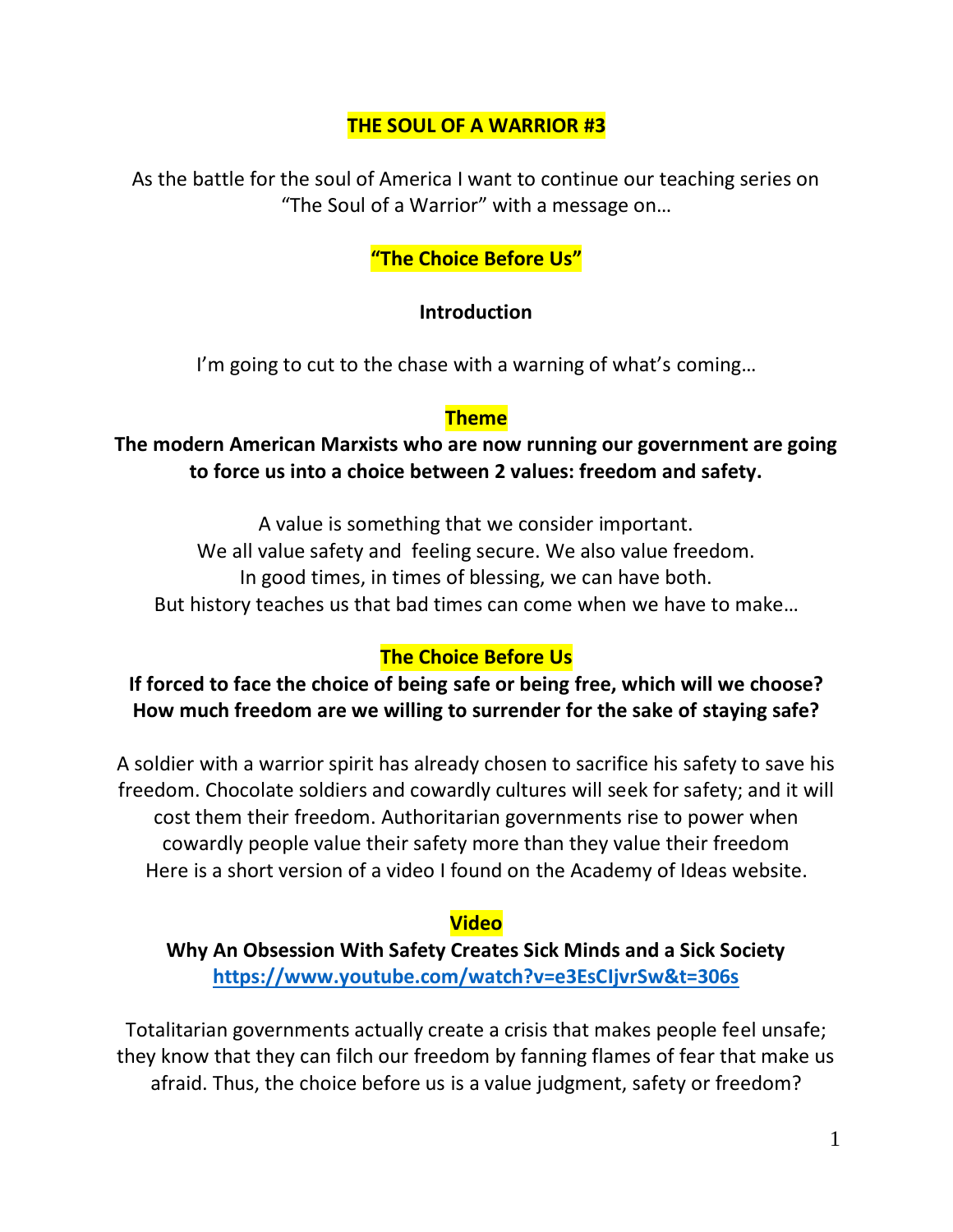American author E.B. White, (Charlotte's Web) said it well…

## **E.B. White**

# **Safety is well and good. I prefer freedom.**

## **I. This Is The Choice Before Us**

# **A. The Nature of Our Warfare**

1. One of my favorite films of all time is 'The 10 Commandments', the story of Moses and how God delivered His people out of bondage in Egypt.

a. The movie was released in 1956 and directed by the great Cecil B. DeMille.

b. The movie runs 3 ½ hours; but before the story begins, DeMille appears on stage to give a personal introduction.

**Cecille B. DeMille, introducing the move "The 10 Commandments" The theme of this picture is whether men are to be ruled by God's law or whether they are to be ruled by the whims of a dictator like Rameses. Are men the property of the state or are they free souls under God? This same battle continues throughout the world today.**

2. This age-old battle has begun again on our own shores; and once again, it's a question of will we be free or will we be under bondage to the state.

## **Julius Ruechel**

**This is a war about the role of government. It is about your freedom to think, to speak, and to ask questions, and about whether your individual autonomy is downgraded to a conditional privilege or whether it remains a right. It is a war about whether you are to remain a citizen or become a subject. It is about who owns you; you or the state.**

3. This is a war we seem to be losing for lack of a warrior spirit; too many cowardly Christians and too many Americans who value safety over freedom.

a. Hear this word of warning from one of our founding fathers: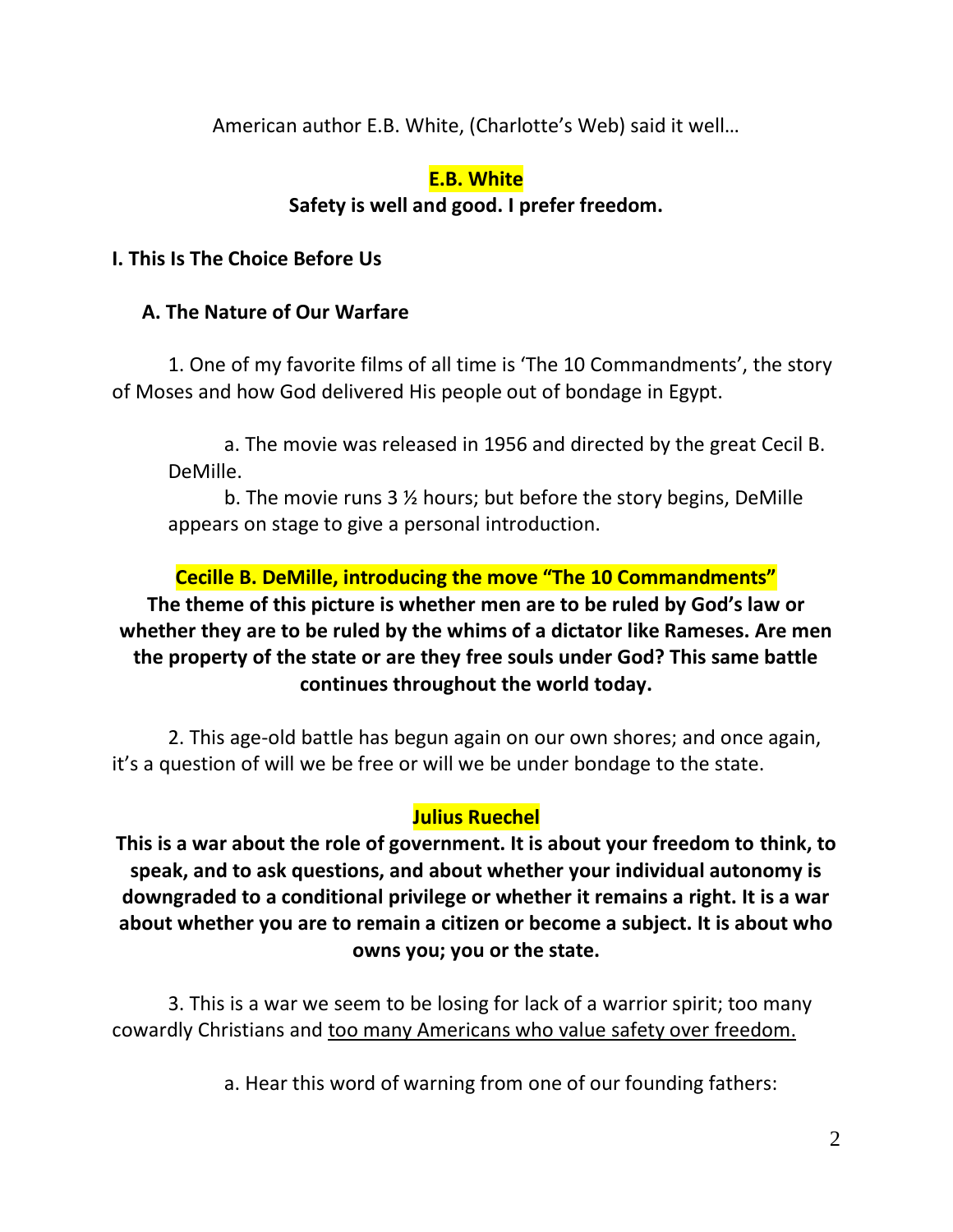# **Benjamin Franklin**

# **Any society that would give up a little liberty to purchase a little temporary safety will deserve neither and lose both.**

4. This is a lesson America had to learn as we entered the  $21^{st}$  century...

### **B. The Dynamic Connection Between Safety and Freedom**

### **Senator Mark Udall**

### **The balance between freedom and security is a delicate one.**

1. He made this statement in the context of the 911 terror attacks, which forced us to give up some freedom to keep America safe.

a. It was 20 years ago on September 11, when America suffered the worst terrorist attack in history and suddenly we did not feel safe.

**b. In the name of keeping us safe, the government required us to give up some of our freedom.**

- We couldn't stroll into the airport 10 minutes before takeoff
- We had to endure long lines to get through security points
- We had to submit to baggage checks and removing our belts and shoes and computers to pass through X-ray machines

c. The point is we surrendered some of our freedom so we could feel personally safe.

2. Fast-forward 20 years;

**a. In 2019, we were hit by another terror attack, this time not a bomb but a virus; and suddenly, once again we didn't feel safe**.

b. Once again, in the name of keeping us safe, the government required us to give up some of our freedom. But this time it wasn't just at the airport.

3. The new tradeoff for giving up our freedom so we could feel safe involved a lot more than baggage checks! It's masks, lockdowns, and toilet paper!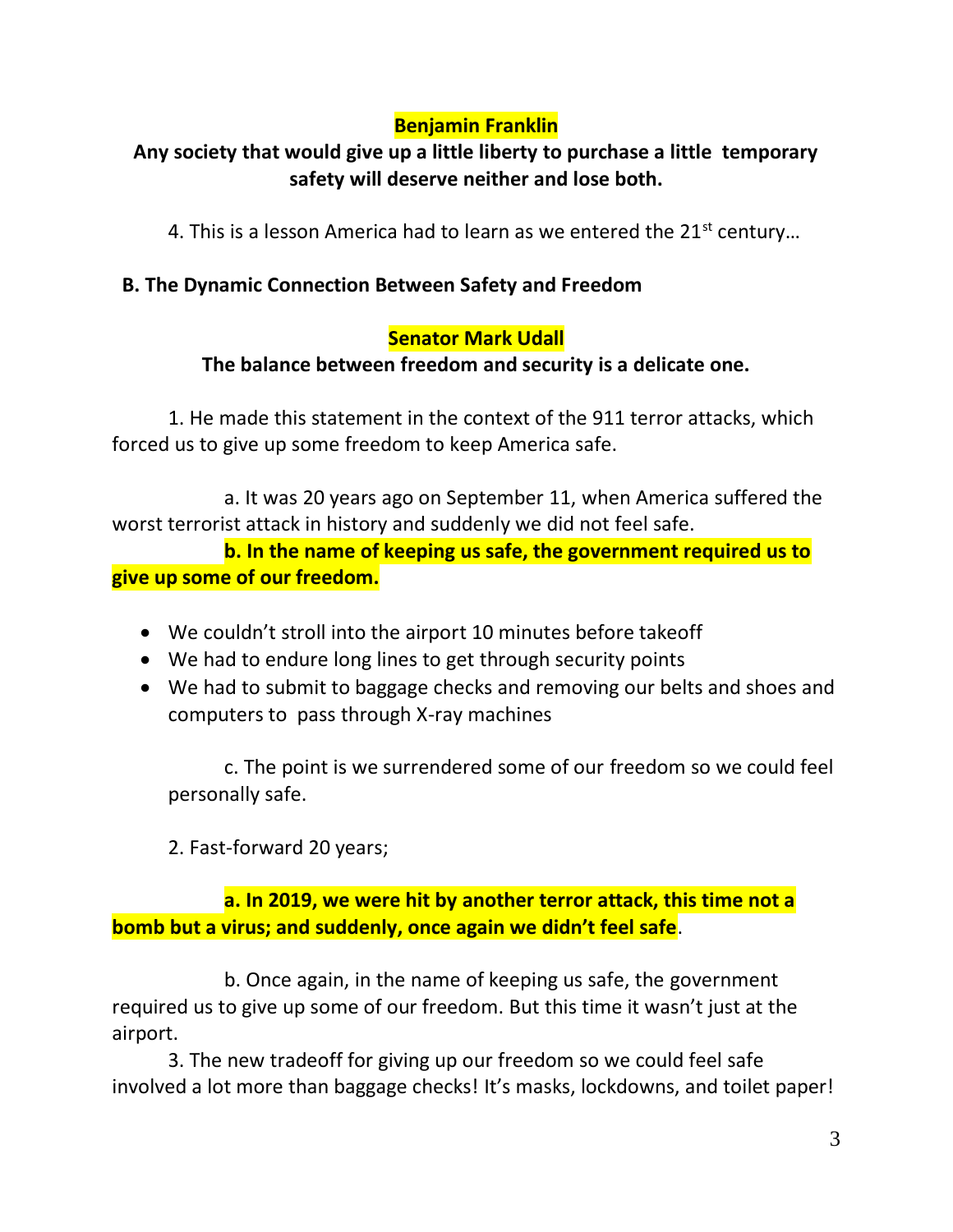## **The 2020 Mantra "Stay home! Stay safe!**

4. Americans surrendered more personal freedoms last year than in all our previous 245 years put together! All in the name of being 'safe'.

5. Then the government told us that they would make us safe if we would let them mandate mask-wearing. We went along. Shut down our schools, businesses and churches. We went along.

6. Now they give us the vaccines as how we can be safe. But here's where they crossed the line. Mandatory vaccinations. Vaccine passports.

a. Personal note: Many Americans fail to see that this really isn't about the vaccines. This is about an overreaching government testing us to see how much freedom we're willing to surrender so we can feel safe to keep our jobs, travel where we want and keep our schools and churches open!

7. Stop telling me I can't be free unless I submit to your demands as to how you will keep me safe. Forced to choose, I would rather be free than be safe.

#### **Ron Paul**

**Freedom is not defined by safety. Freedom is defined by the ability of citizens to live without government interference. Government cannot create a world without risks, nor would we wish to live in such a fictional place.**

8. Patrick Henry, another of our founders, once said "Give me liberty or give me death!"

#### **Dutch Sheets**

**The Founders of America had extreme passion and were willing to die for the cause of freedom. "Give me liberty or give me death," was more than a slick campaign speech. When Patrick Henry made this now famous statement he was stating unequivocally, "I am willing to die for this cause."** 

9. I am not willing to die to be safe. I am willing to die to be free. This is why I'm preaching about how much we need "The Soul of a Warrior"; a soldier is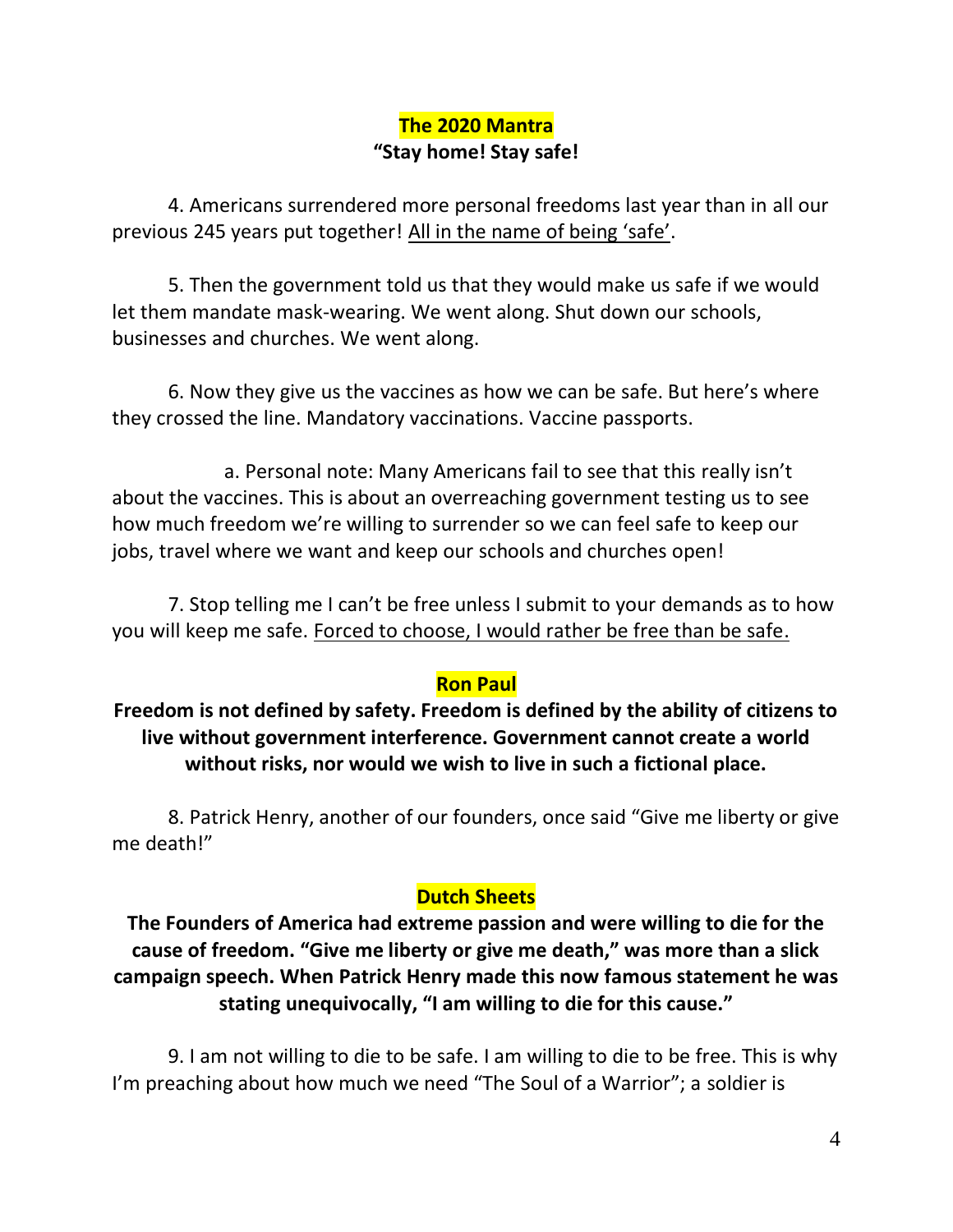someone who is willing to surrender his safety so his country doesn't have to surrender its freedom!

10. This is why the Apostle Paul compared Christians to soldiers.

# **2 Timothy 2:3**

# **Endure hardship with us like a good soldier of Jesus Christ. (NIV) Be ready to do without the comforts of life, as one of the army of Jesus Christ. (BBE)**

11. Soldiers give up their personal safety to fight for freedom. We must be willing to do the same. And we need to know what we are fighting…

### **C. The Atheistic Nature of Marxist Governments**

1. Marxist/Socialist governments are, by definition, atheistic. They do not believe in God or need God. Salvation comes from government.

### **Epoch Times**

## **Atheism lures the arrogant into playing God and attempting to control the fates of others and of society; the leaders of Communist movements are prone to self-deification.**

2. The great English philosopher Edmund Burke points out the problem.

## **Edmund Burke**

**(1729-1797)**

#### **When men play God, presently they behave like devils.**

3. Socialist/Marxists governments actually CREATE crises that make people feel unsafe as a means of persuading them to surrender their freedom. Their pathway to power depends upon deluding the people to believe they are not safe as a means of removing their freedom.

#### **Frank Furedi**

**Relieving people of their freedom in order to make them feel safe is a recurring theme in the history of authoritarianism.**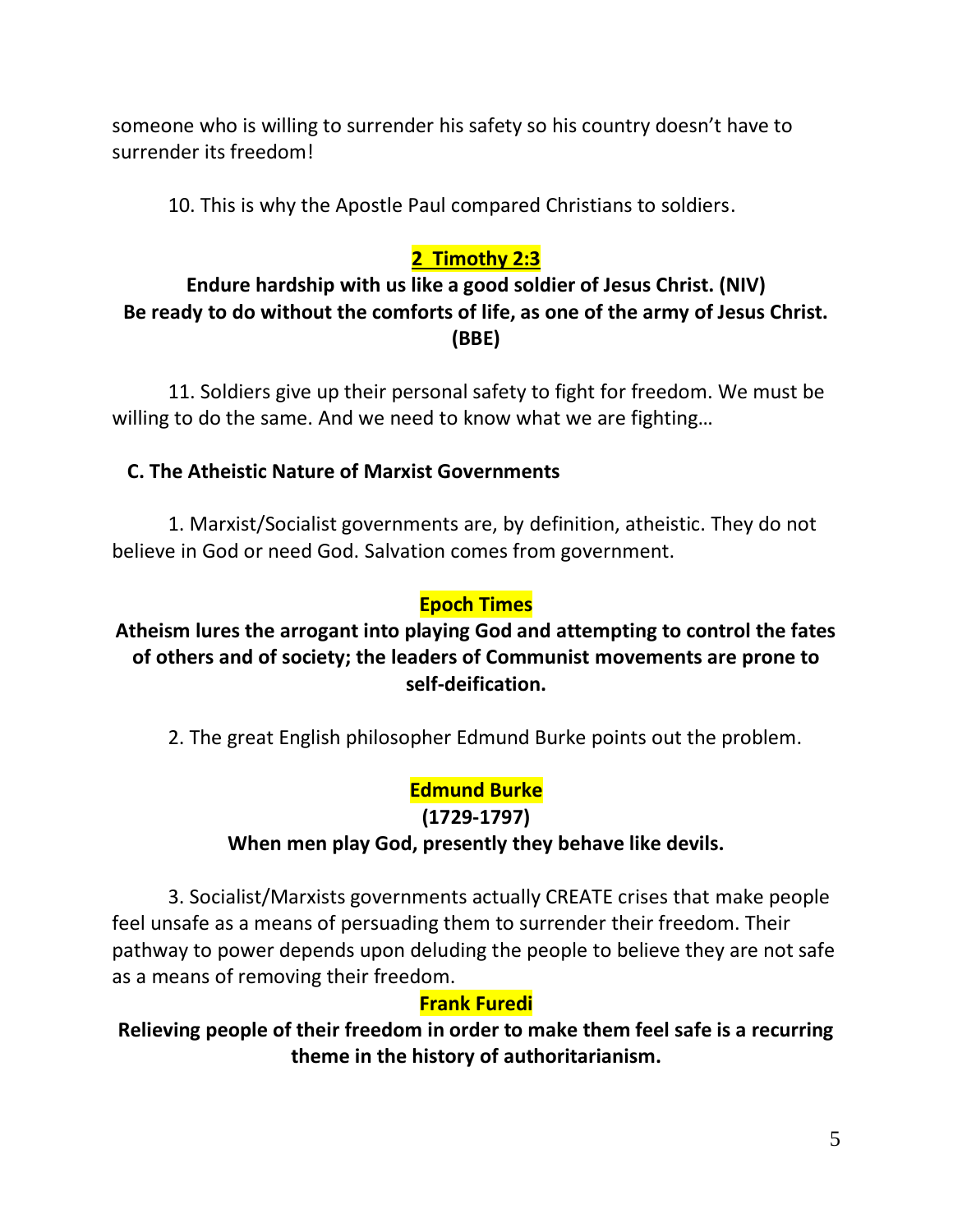4. Always remember that the whole power structure of totalitarian government depends upon DELUSION.

#### **Arthur Versluis, "The New Inquisitions"**

**The social transformation that unfolds under totalitarianism is built upon and sustained by delusions, for only deluded men and women regress to the childlike status of obedient and submissive subjects and hand over complete control of their lives to politicians and bureaucrats.**

a. When this happens everyone is deluded! The people and the politicians who think they are God.

#### **Arthur Versluis**

**Only a deluded ruling class will believe that they possess the knowledge, wisdom and acumen to completely control society in a top-down manner. And only under the spell of delusions would anyone believe that a society composed of power-hungry rulers on the one hand and a psychologically regressed population on the other will lead to anything other than mass suffering and social ruin.**

5. The modern American Marxists now running our government have already test-driven this model of making our God-given rights conditional upon our compliance with their commands.

#### **Julius Ruechel**

**In the socialist's Brave New World, the regime will grant temporary conditional privileges tied to virus seasonality, good behavior, or whatever other conditions they choose to set to achieve the social engineering agenda of the day. Once they opened Pandora's Box to a society based on conditional rights, there is no limit to where their imaginations will take them.**

6. President Biden has already begun to create databases of information on American citizens that will rate them on the degree of their compliance to government mandates and political correctness. Some have already pointed out how this resembles the Social Credit System used by the Chinese Communist Party.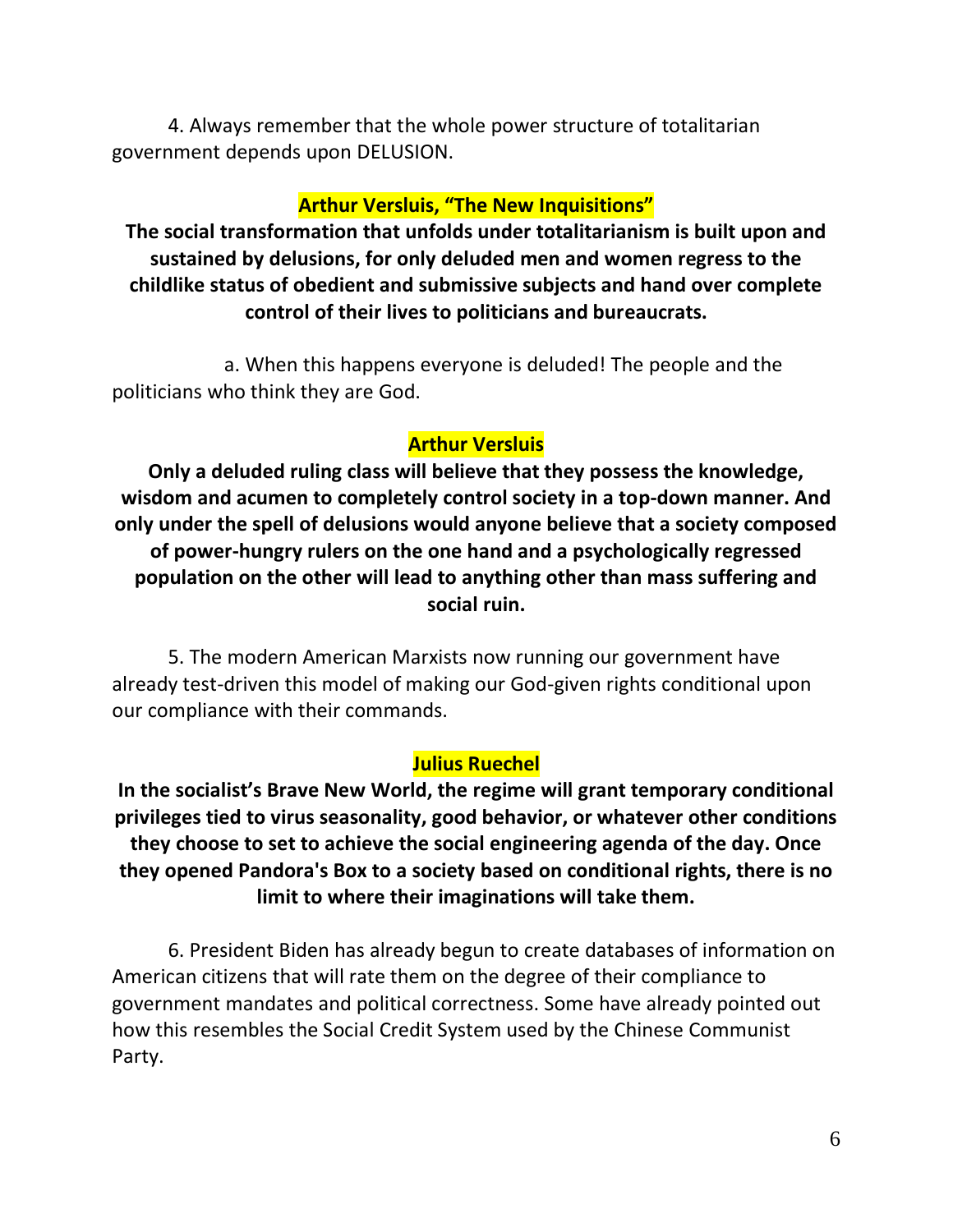# **Fox News 2/22/19**

# **China's Social Credit System is part of efforts by President Xi's government to use technology, from data processing to genetic sequencing and facial recognition, to tighten government control.**

7. How far will they go? What will it take to stop it?

### **II. The Soul of a Warrior**

## **A. A Willingness for Warfare**

1. The warrior spirit won American's freedom in 1776.

# **John Adams, 1777**

### **You will never know how much it has cost my generation to preserve your freedom. I hope you will make good use of it.**

2. 245 years later we've taken our freedom for granted; we've become creatures of comfort and let the lunatics take over the government.

## **Dutch Sheets**

## **A non-advancing church in America has turned to routine, to living in the safety of the familiar, rather than moving into the challenges of cultural and societal transformation.**

3. We have valued our safety above our freedom; and now we've got a government that knows how to use it against us.

> **Joseph de Maistre (Jozef de Mist) (1753-1821) Every nation gets the government it deserves.**

## **Thomas Jefferson**

#### **The government you elect is the government you deserve.**

a. But American journalist H.L. Mencken said it best…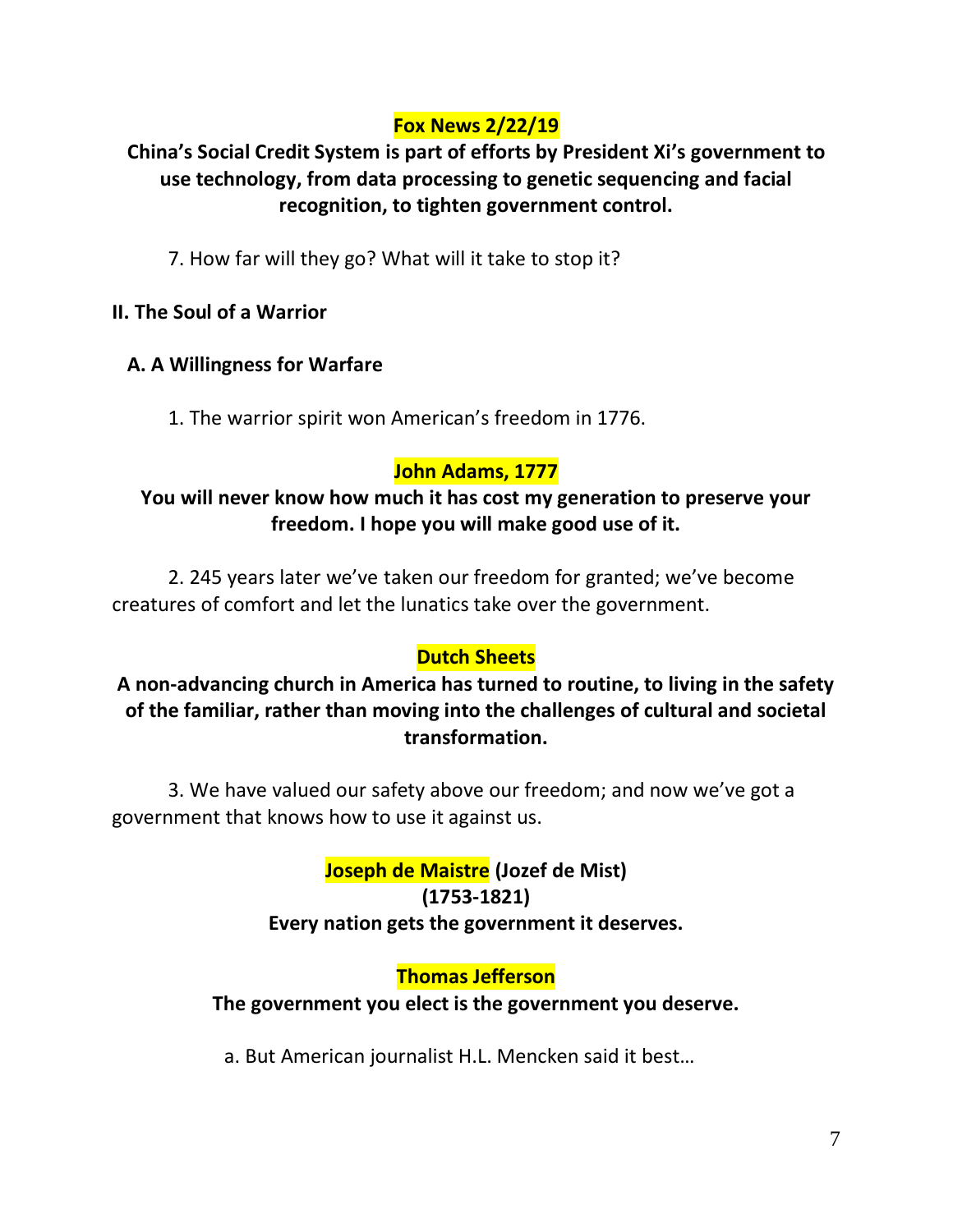## **H.L. Mencken**

# **People deserve the government they get, and they deserve to get it good and hard.**

5. God is using this government to wake His people and raise an army that's not afraid to fight for its freedom. This is the spirit inspired great men before us:

## **William Wallace Freedom Speech in 'Braveheart'**

**"Run and you will live. Fight and you may die. At least awhile. And dying in your beds, many years from now, would you be willing to trade all your days, from this day to that, for one chance, just one chance, to come back here and tell our enemies that they may take our lives but they will never take our freedom!"**

6. Listen to the words of Prime Minister Winston Churchill, when he rallied the men of England to fight WWII:

# **Winston Churchill**

**"If you will not fight for right when you can easily win without bloodshed, if you will not fight when your victory is sure and not too costly, you may come to the moment when you will have to fight with all the odds against you and only a precarious chance of survival. There may even be a worse case. You may have to fight when there is no hope of victory, because it is better to perish than to live as slaves."**

7. Do you feel that way? If not, you can kiss your freedom goodbye.

**III. Close**

 **A. Review: The Choice Before Us**

## **Theme**

### **The modern American Marxists who are now running our government are forcing us into a choice between 2 values: Freedom or Safety.**

1. A godly government gives us both; but ungodly government gives us neither; but they will offer us a delusion of safety …IF we be willing to give up our freedom.